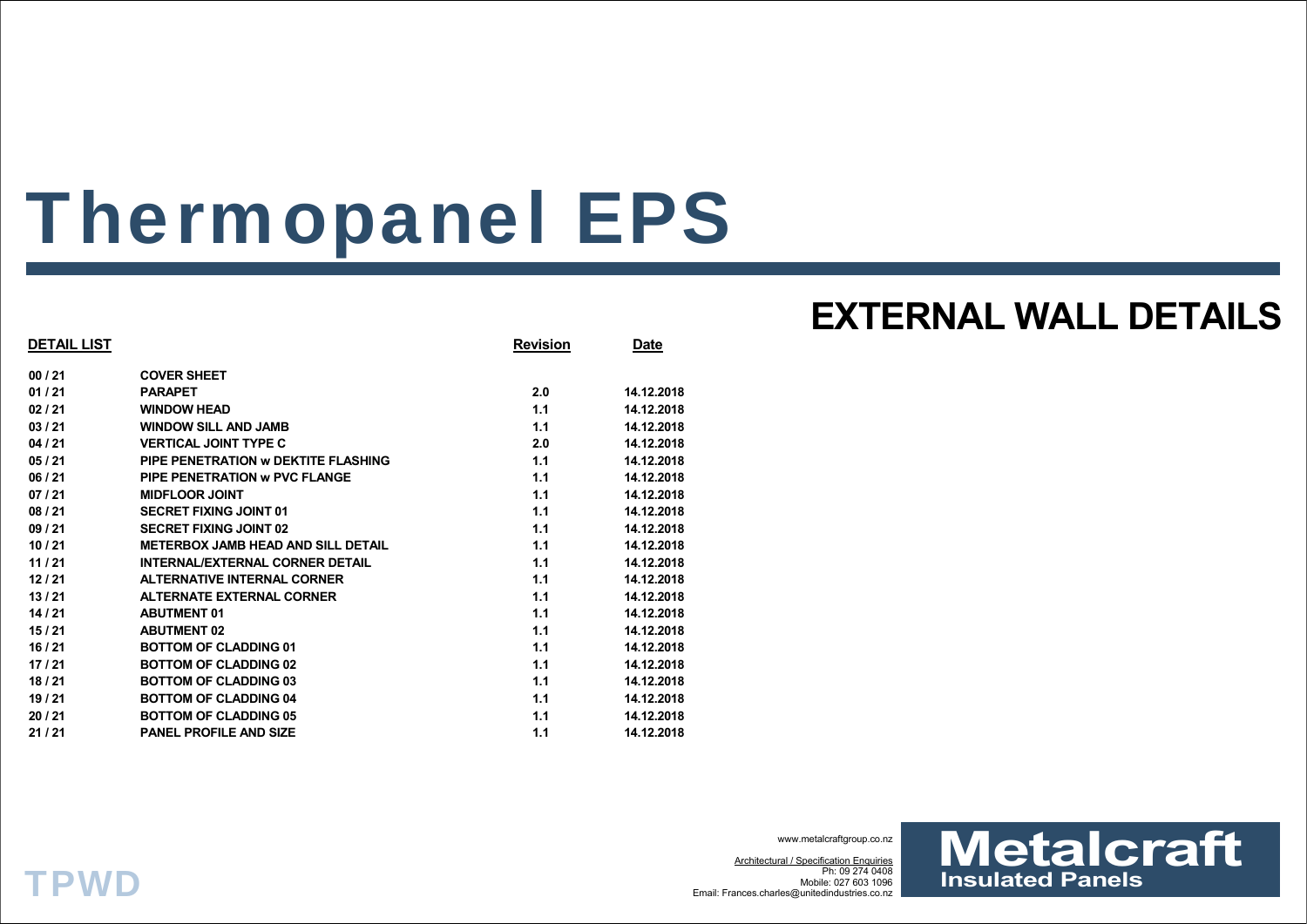



| <b>Metalcraft</b>       | <b>DISCLAIMER:</b><br>All details are to be used for indicative purposes only and the designer should consult both the MRM code of<br>practice version 3.0 / 2017. E2 and all other relevant building codes<br>Details of the supporting mechanisms are indicative only. Compliance of the supporting mechanisms is the | <b>Thermopanel EPS</b> | Rev. 2.0        |           | <b>EXTERNAL WALL DETAILS</b> |       |
|-------------------------|-------------------------------------------------------------------------------------------------------------------------------------------------------------------------------------------------------------------------------------------------------------------------------------------------------------------------|------------------------|-----------------|-----------|------------------------------|-------|
| <b>Insulated Panels</b> | responsibility of the designer. Construction detail can vary for wall cladding. The underlay is detailed as a<br>single line for simplicity and is indicative only. Building paper type and method of installation should comply<br>with underlay manufacturers recommendations and NZBC regulations.                   | Reference TPWD         | Date 14.12.2018 | Scale 1:2 | Sheet                        | 01/21 |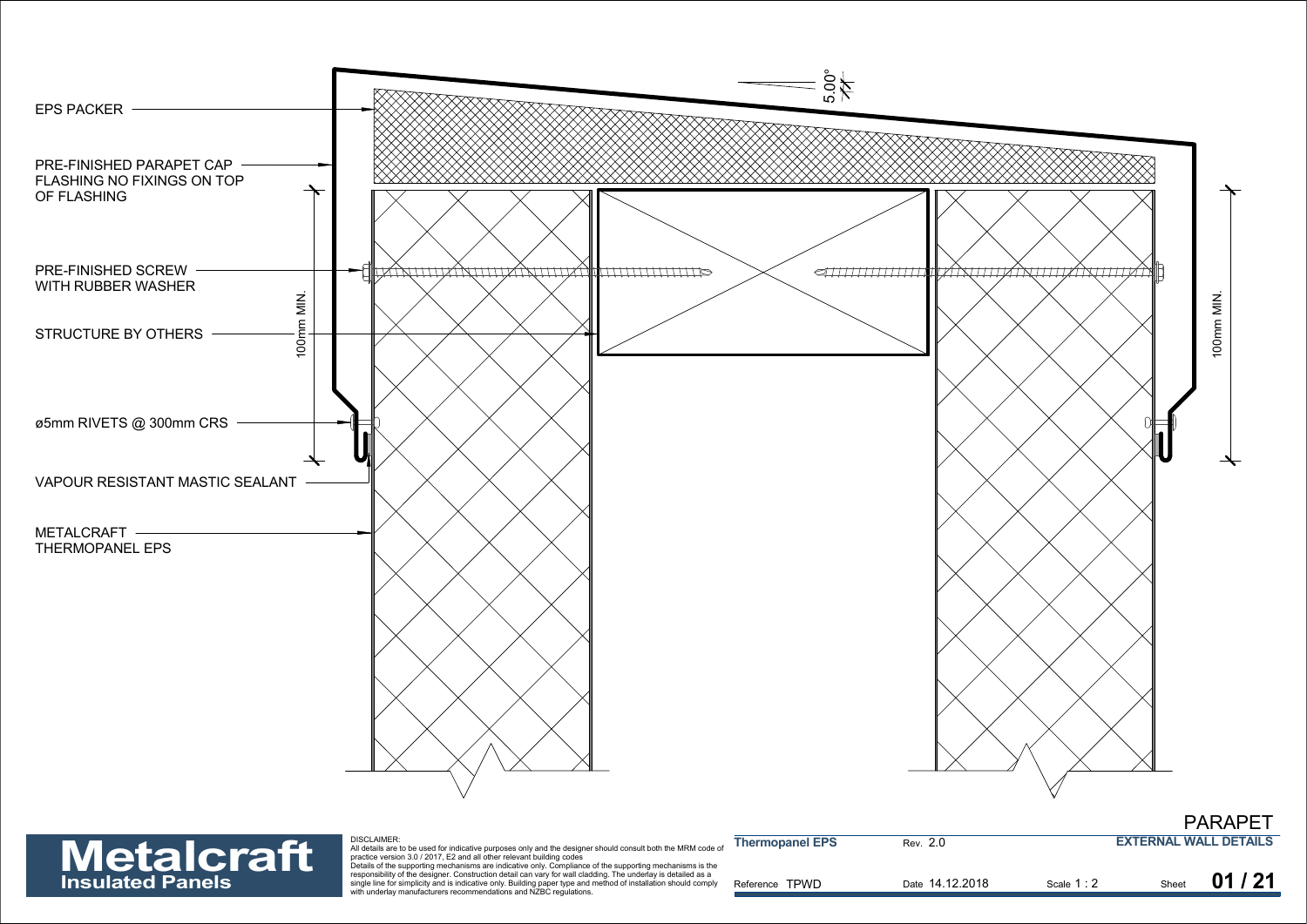



| <b>Metalcraft</b>       | <b>DISCLAIMER:</b><br>All details are to be used for indicative purposes only and the designer should consult both the MRM code of<br>practice version 3.0 / 2017. E2 and all other relevant building codes                                                                                                                                                                                                       | <b>Thermopanel EPS</b> | Rev. 1.1        |             | <b>EXTERNAL WALL DETAILS</b> |       |
|-------------------------|-------------------------------------------------------------------------------------------------------------------------------------------------------------------------------------------------------------------------------------------------------------------------------------------------------------------------------------------------------------------------------------------------------------------|------------------------|-----------------|-------------|------------------------------|-------|
| <b>Insulated Panels</b> | Details of the supporting mechanisms are indicative only. Compliance of the supporting mechanisms is the<br>responsibility of the designer. Construction detail can vary for wall cladding. The underlay is detailed as a<br>single line for simplicity and is indicative only. Building paper type and method of installation should comply<br>with underlay manufacturers recommendations and NZBC regulations. | Reference TPWD         | Date 14.12.2018 | Scale 1 : 2 | Sheet                        | 02/21 |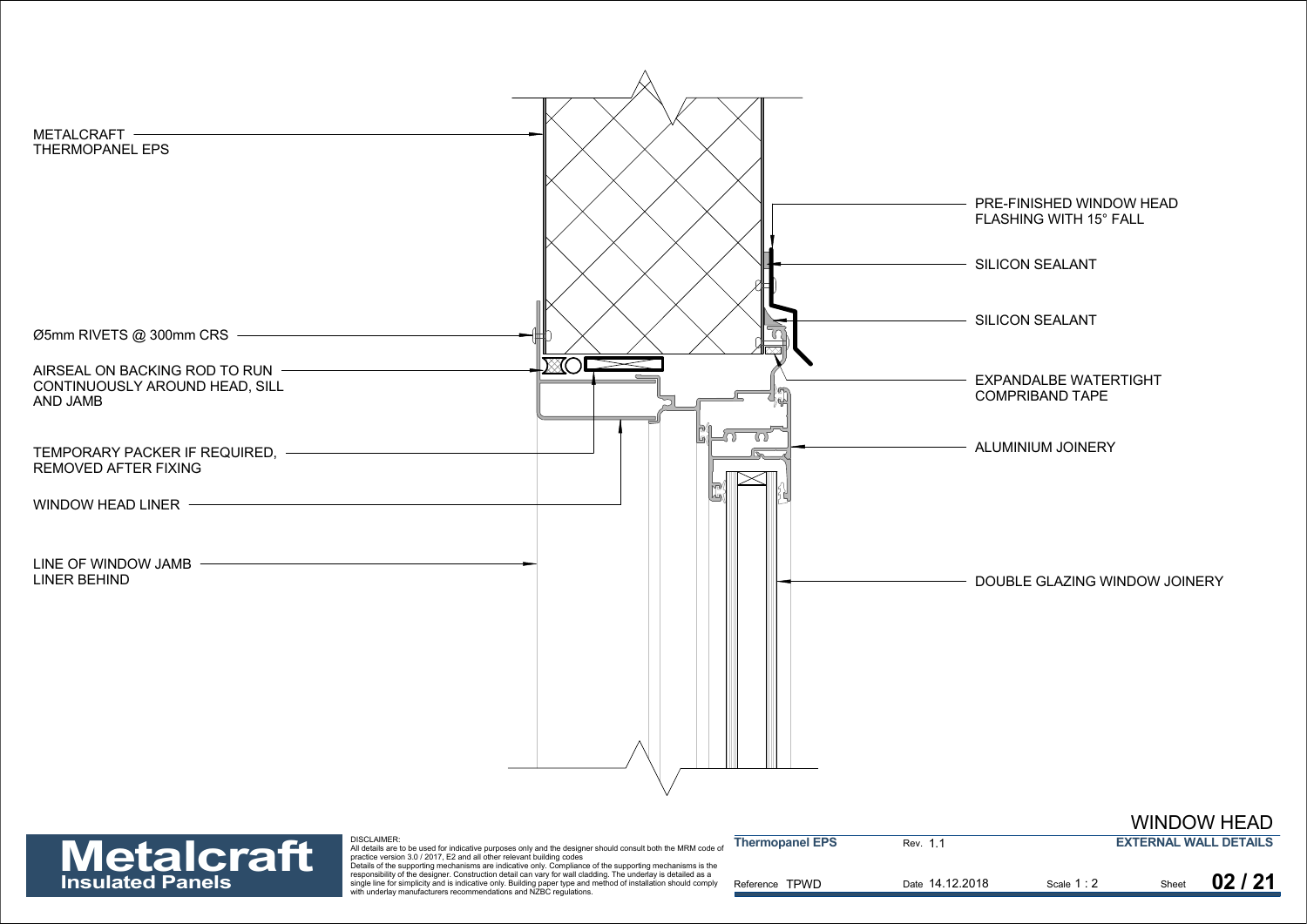



| <b>Metalcraft</b>       | DISCLAIMER:<br>" All details are to be used for indicative purposes only and the designer should consult both the MRM code of<br>practice version 3.0 / 2017. E2 and all other relevant building codes                                                                                                                                                                                                            | <b>Thermopanel EPS</b> | Rev. 1.1        |             | <b>EXTERNAL WALL DETAILS</b> |
|-------------------------|-------------------------------------------------------------------------------------------------------------------------------------------------------------------------------------------------------------------------------------------------------------------------------------------------------------------------------------------------------------------------------------------------------------------|------------------------|-----------------|-------------|------------------------------|
| <b>Insulated Panels</b> | Details of the supporting mechanisms are indicative only. Compliance of the supporting mechanisms is the<br>responsibility of the designer. Construction detail can vary for wall cladding. The underlay is detailed as a<br>single line for simplicity and is indicative only. Building paper type and method of installation should comply<br>with underlay manufacturers recommendations and NZBC regulations. | Reference TPWD         | Date 14.12.2018 | Scale 1 : 2 | 03/21                        |

WINDOW SILL AND JAMB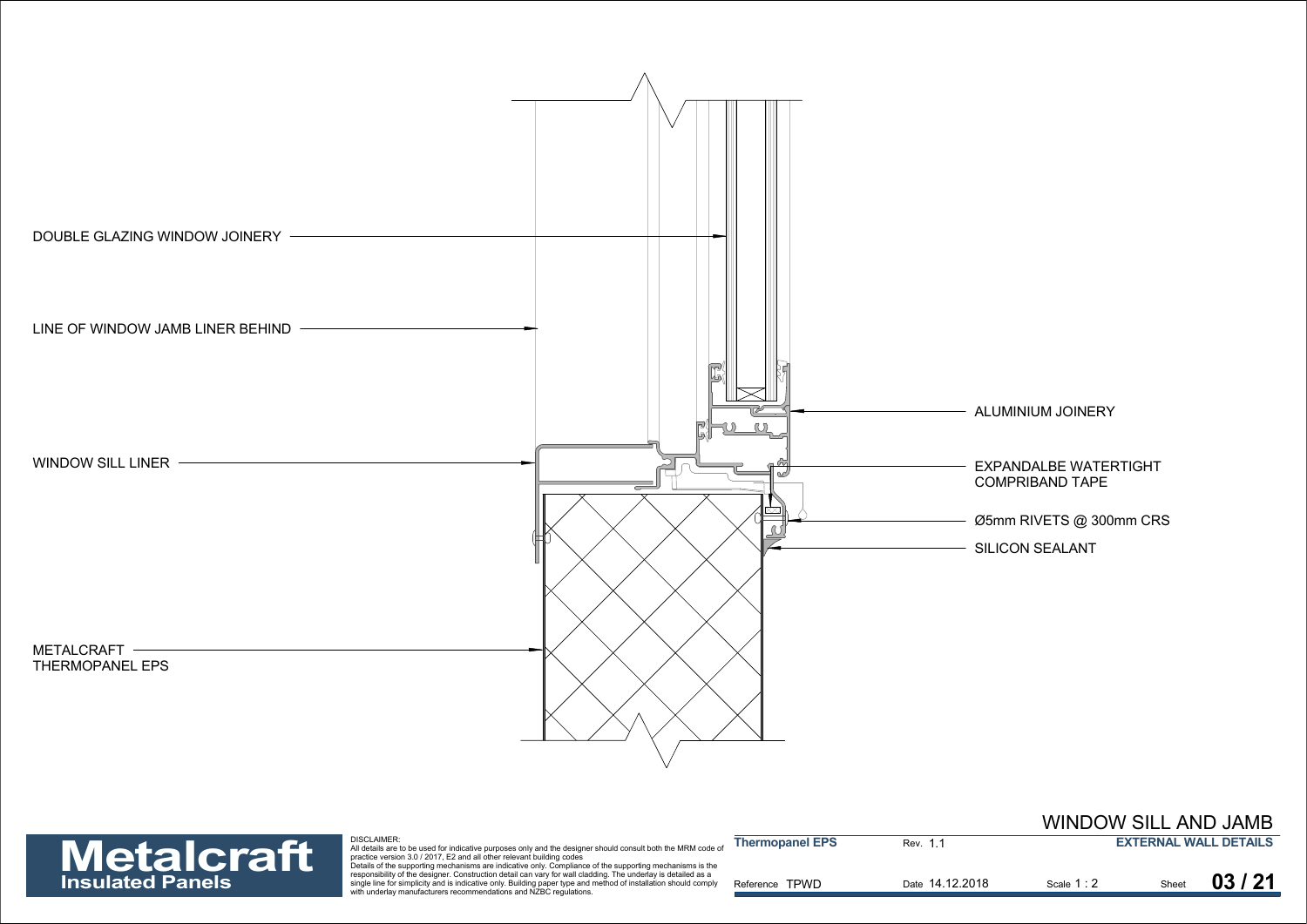



| <b>Metalcraft</b>       | <b>DISCLAIMER:</b><br>All details are to be used for indicative purposes only and the designer should consult both the MRM code of<br>practice version 3.0 / 2017, E2 and all other relevant building codes                                                                                                                                                                                                       | <b>Thermopanel EPS</b> | Rev. 2.0        |           |       | <b>EXTERNAL WALL DETAILS</b> |
|-------------------------|-------------------------------------------------------------------------------------------------------------------------------------------------------------------------------------------------------------------------------------------------------------------------------------------------------------------------------------------------------------------------------------------------------------------|------------------------|-----------------|-----------|-------|------------------------------|
| <b>Insulated Panels</b> | Details of the supporting mechanisms are indicative only. Compliance of the supporting mechanisms is the<br>responsibility of the designer. Construction detail can vary for wall cladding. The underlay is detailed as a<br>single line for simplicity and is indicative only. Building paper type and method of installation should comply<br>with underlay manufacturers recommendations and NZBC regulations. | Reference TPWD         | Date 14.12.2018 | Scale 1:2 | Sheet | 04/21                        |

VERTICAL JOINT TYPE C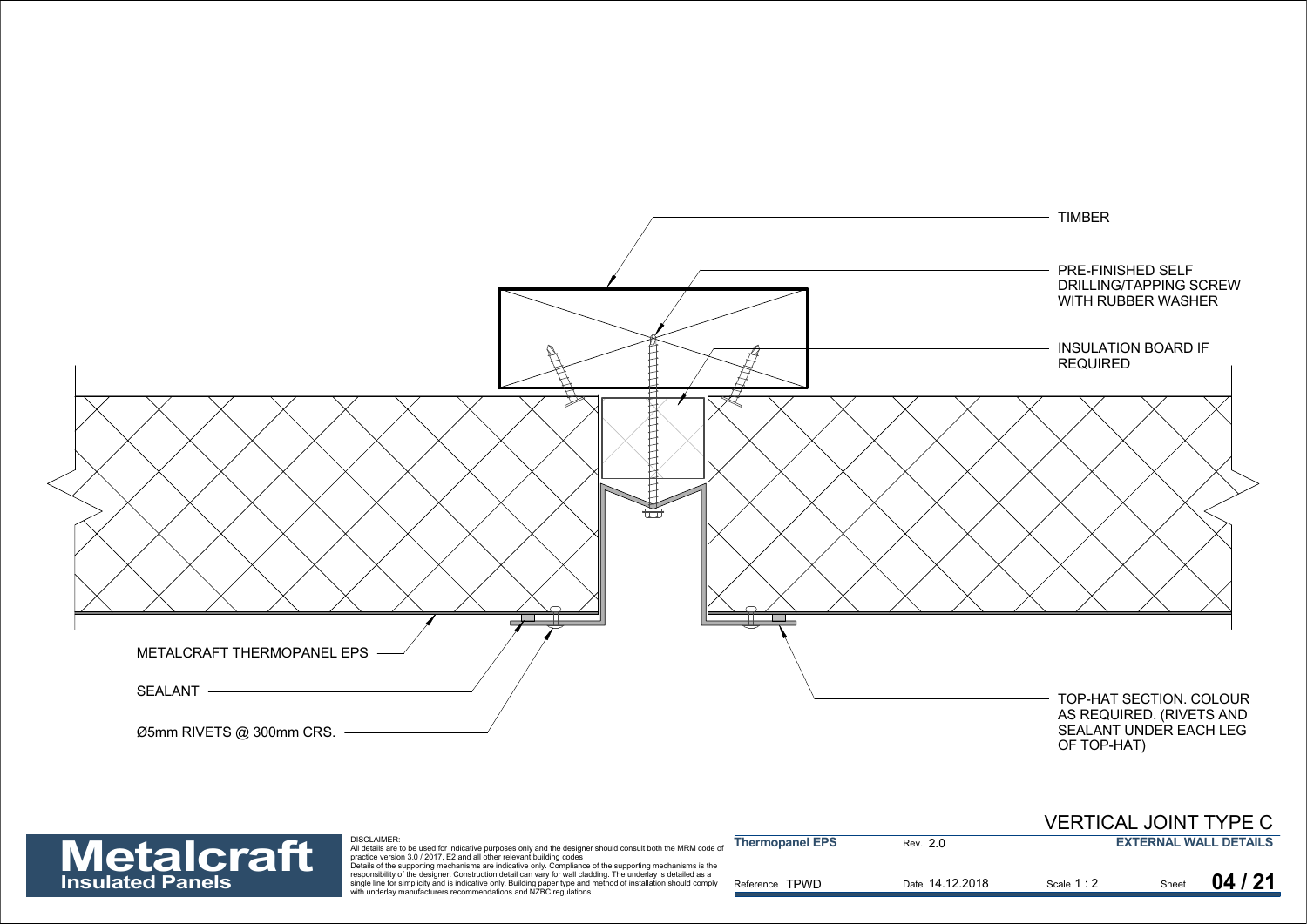



|                        |         | PIPE PENETRATION W DEKTITE FLASHING |
|------------------------|---------|-------------------------------------|
| <b>Thermopanel EPS</b> | Rev. 11 | <b>EXTERNAL WALL DETAILS</b>        |

| 71 CH L | Details of the supporting mechanisms are indicative only. Compliance of the supporting mechanisms is the        |                          |                 |           |       |             |
|---------|-----------------------------------------------------------------------------------------------------------------|--------------------------|-----------------|-----------|-------|-------------|
|         | responsibility of the designer. Construction detail can vary for wall cladding. The underlay is detailed as a   |                          |                 |           |       | <b>1 אר</b> |
|         | single line for simplicity and is indicative only. Building paper type and method of installation should comply | <b>TPWD</b><br>Reference | Date 14.12.2018 | Scale 1:2 | Sheet | 05          |
|         | with underlay manufacturers recommendations and NZBC regulations.                                               |                          |                 |           |       |             |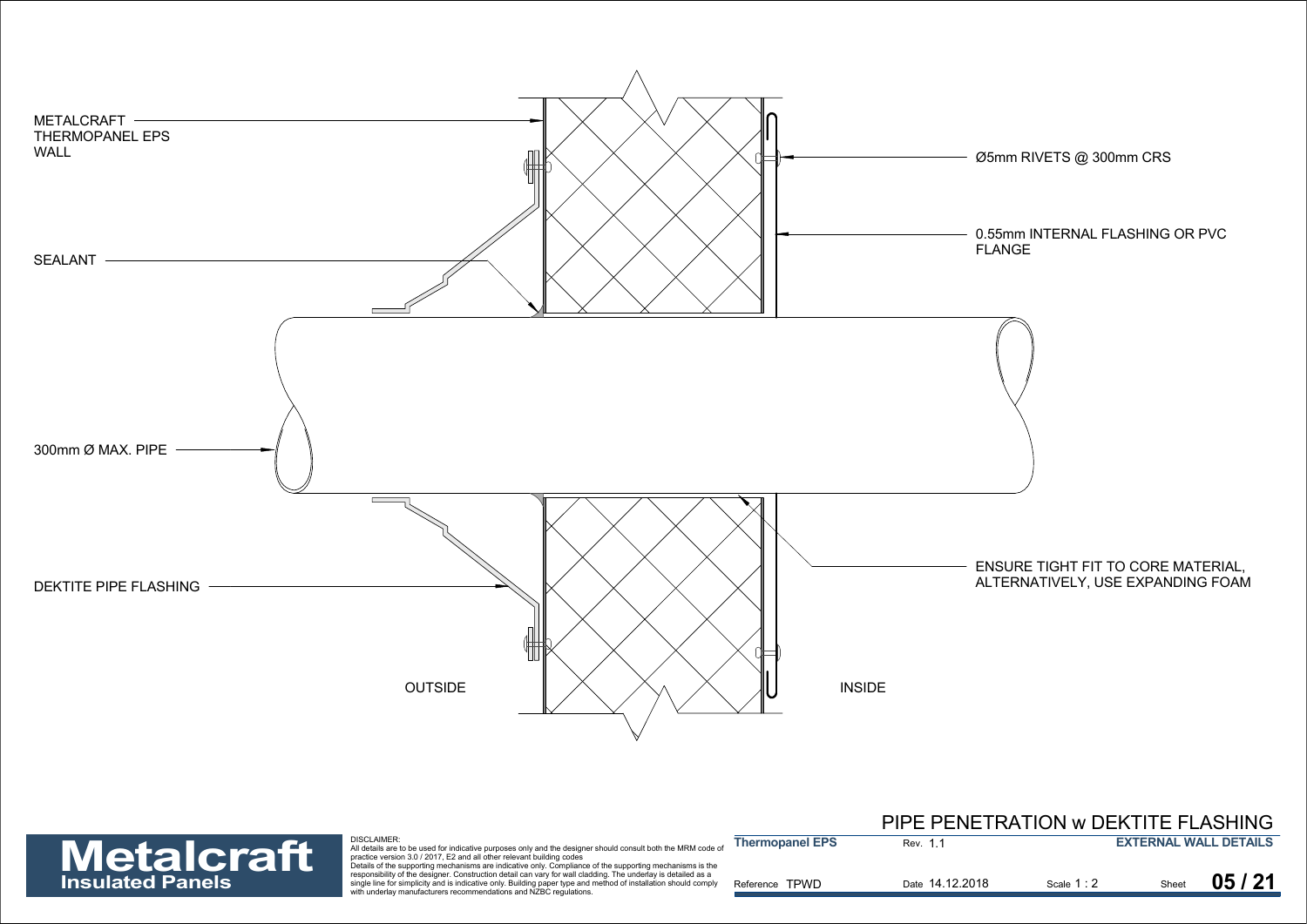



Sentian the for simplicity and is indicative only. Building paper type and method of installation should comply<br>Reference TPWD Date 14.12.2018 Shalet Scale 1: 2 Sheet

|                         |                                                                                                                                                                                                                                                                                                                                              |                        |                 | PIPE PENETRATION w PVC FLANGE |                              |
|-------------------------|----------------------------------------------------------------------------------------------------------------------------------------------------------------------------------------------------------------------------------------------------------------------------------------------------------------------------------------------|------------------------|-----------------|-------------------------------|------------------------------|
| Metalcraft              | <b>DISCLAIMER:</b><br>All details are to be used for indicative purposes only and the designer should consult both the MRM code of<br>practice version 3.0 / 2017. E2 and all other relevant building codes                                                                                                                                  | <b>Thermopanel EPS</b> | Rev. 1.1        |                               | <b>EXTERNAL WALL DETAILS</b> |
| <b>Insulated Panels</b> | Details of the supporting mechanisms are indicative only. Compliance of the supporting mechanisms is the<br>responsibility of the designer. Construction detail can vary for wall cladding. The underlay is detailed as a<br>single line for simplicity and is indicative only. Building paper type and method of installation should comply | Reference TPWD         | Date 14.12.2018 | Scale 1:2                     | 06/21                        |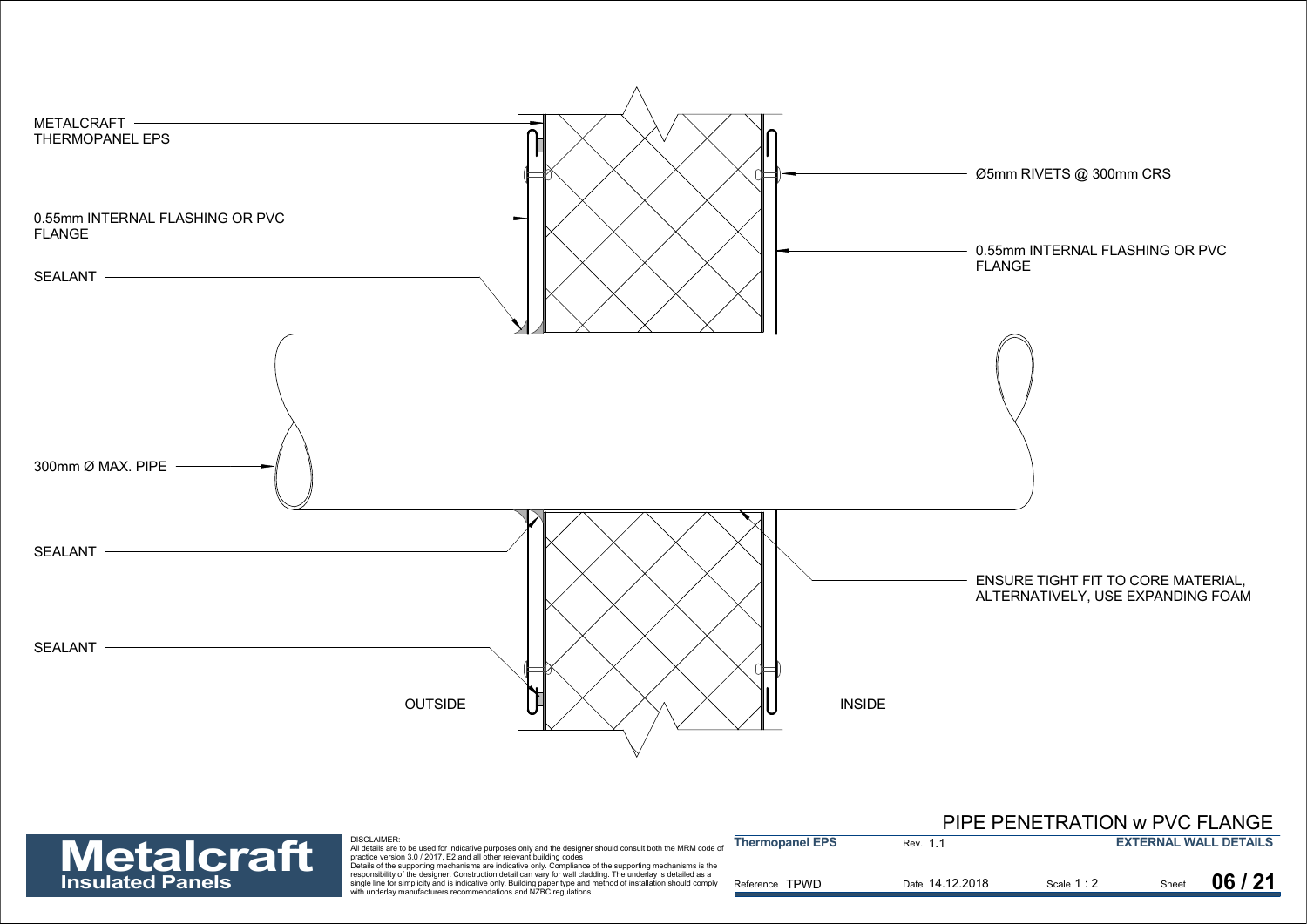

|                         |                                                                                                                                                                                                                                                                                                                                                                                                                   |                        |                 |           | <b>MIDFLOOR JOINT</b>        |
|-------------------------|-------------------------------------------------------------------------------------------------------------------------------------------------------------------------------------------------------------------------------------------------------------------------------------------------------------------------------------------------------------------------------------------------------------------|------------------------|-----------------|-----------|------------------------------|
| Metalcraft              | <b>DISCLAIMER:</b><br>All details are to be used for indicative purposes only and the designer should consult both the MRM code of<br>practice version 3.0 / 2017, E2 and all other relevant building codes                                                                                                                                                                                                       | <b>Thermopanel EPS</b> | Rev. 1          |           | <b>EXTERNAL WALL DETAILS</b> |
| <b>Insulated Panels</b> | Details of the supporting mechanisms are indicative only. Compliance of the supporting mechanisms is the<br>responsibility of the designer. Construction detail can vary for wall cladding. The underlay is detailed as a<br>single line for simplicity and is indicative only. Building paper type and method of installation should comply<br>with underlay manufacturers recommendations and NZBC regulations. | Reference TPWD         | Date 14.12.2018 | Scale 1:2 | 07/21<br>Sheet               |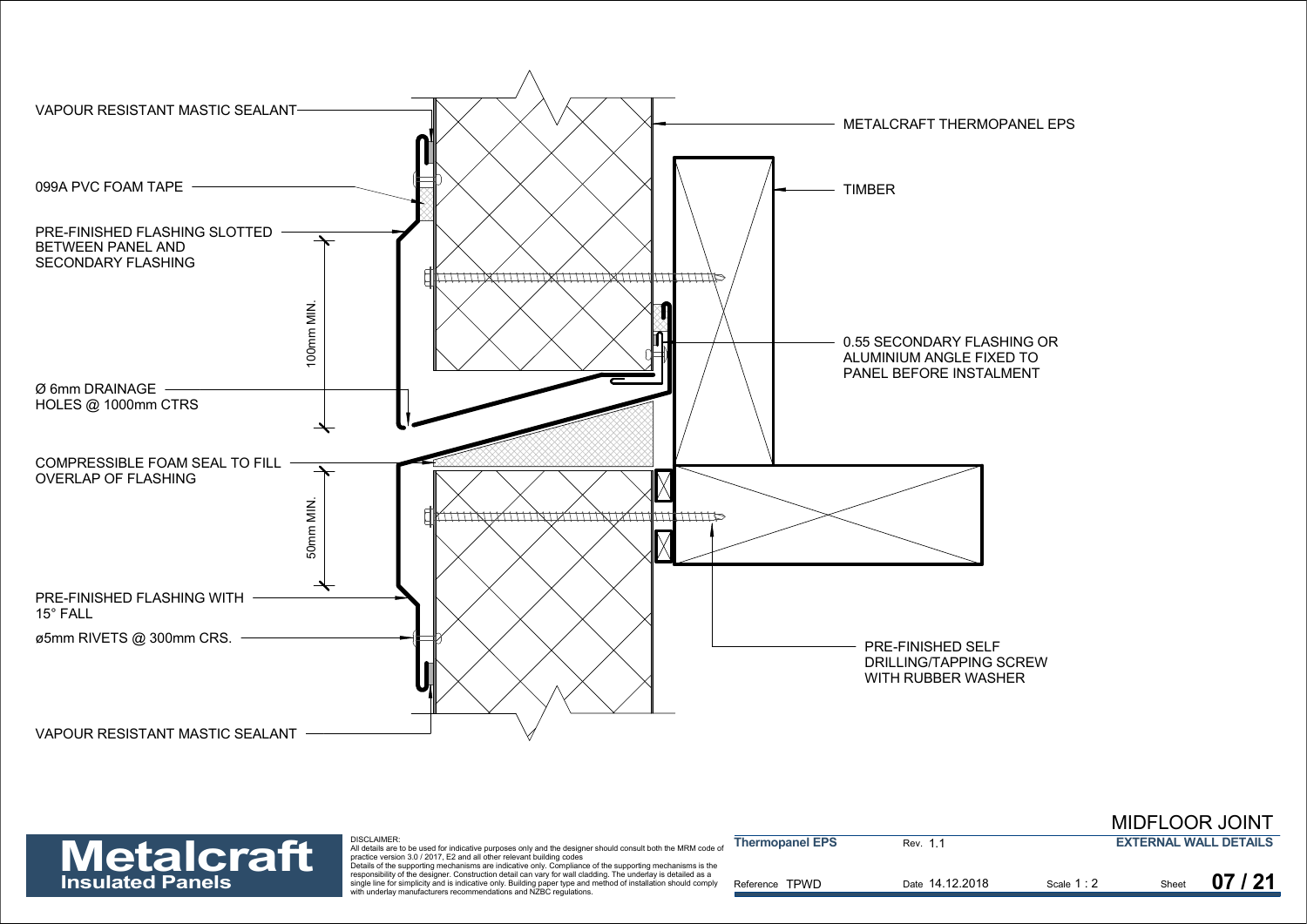

## METALCRAFT THERMOPANEL EPS

## **Insulated Panels**

| <b>Metalcraft</b>       | <b>DISCLAIMER:</b><br>All details are to be used for indicative purposes only and the designer should consult both the MRM code of<br>practice version 3.0 / 2017. E2 and all other relevant building codes<br>Details of the supporting mechanisms are indicative only. Compliance of the supporting mechanisms is the | <b>Thermopanel EPS</b> | Rev. 1.1        |           | <b>EXTERNAL WALL DETAILS</b> |       |
|-------------------------|-------------------------------------------------------------------------------------------------------------------------------------------------------------------------------------------------------------------------------------------------------------------------------------------------------------------------|------------------------|-----------------|-----------|------------------------------|-------|
| <b>Insulated Panels</b> | responsibility of the designer. Construction detail can vary for wall cladding. The underlay is detailed as a<br>single line for simplicity and is indicative only. Building paper type and method of installation should comply<br>with underlay manufacturers recommendations and NZBC regulations.                   | Reference TPWD         | Date 14.12.2018 | Scale 1:2 | Sheet                        | 08/21 |

SECRET FIXING JOINT 01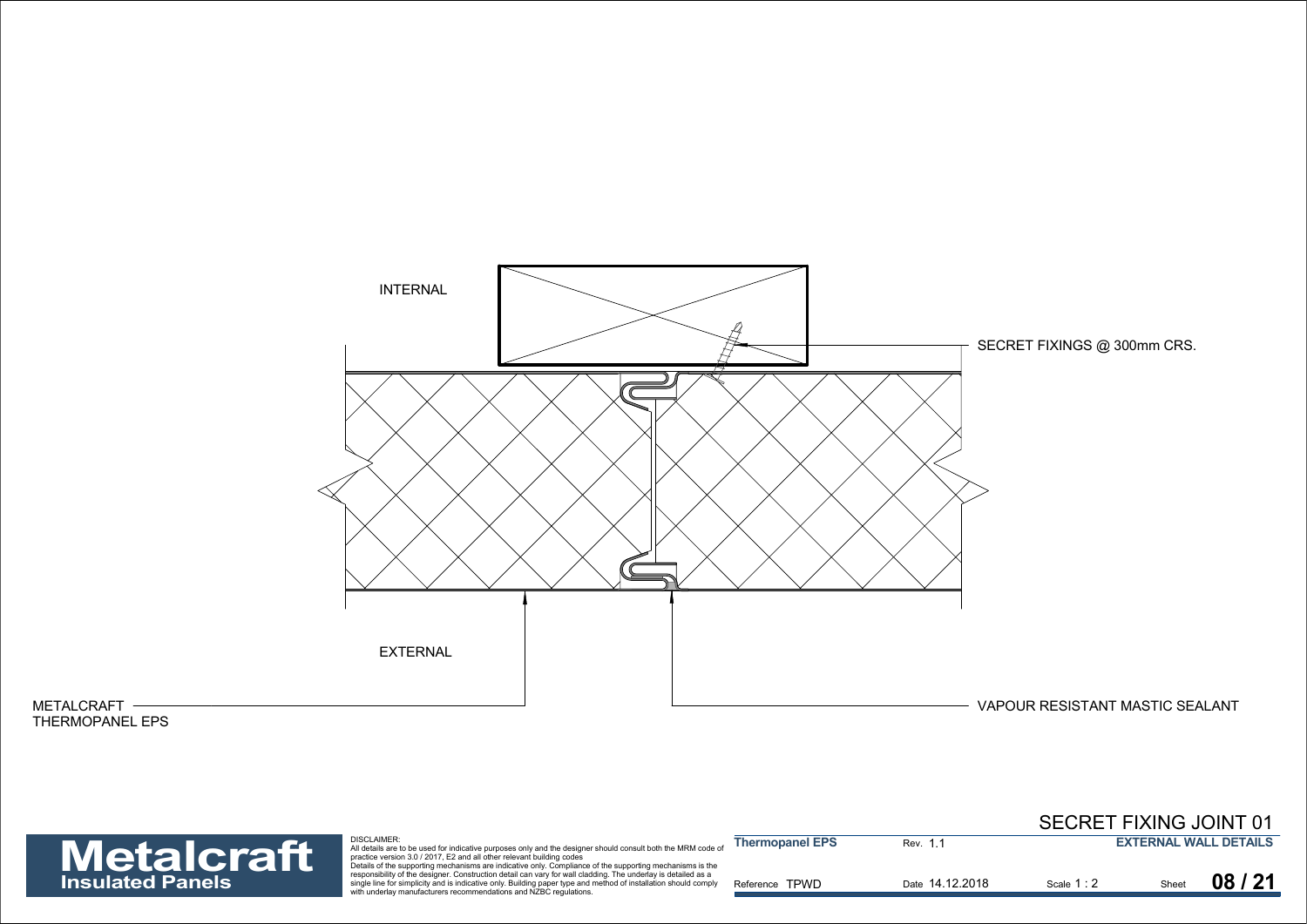

## SECRET FIXING JOINT 02



| <b>Metalcraft</b>       | DISCLAIMER:<br>All details are to be used for indicative purposes only and the designer should consult both the MRM code of<br>practice version 3.0 / 2017. E2 and all other relevant building codes<br>Details of the supporting mechanisms are indicative only. Compliance of the supporting mechanisms is the | <b>Thermopanel EPS</b> | Rev. 1          |             |       | <b>EXTERNAL WALL DETAILS</b> |
|-------------------------|------------------------------------------------------------------------------------------------------------------------------------------------------------------------------------------------------------------------------------------------------------------------------------------------------------------|------------------------|-----------------|-------------|-------|------------------------------|
| <b>Insulated Panels</b> | responsibility of the designer. Construction detail can vary for wall cladding. The underlay is detailed as a<br>single line for simplicity and is indicative only. Building paper type and method of installation should comply<br>with underlay manufacturers recommendations and NZBC regulations.            | Reference TPWD         | Date 14.12.2018 | Scale 1 : 2 | Sheet | 09/21                        |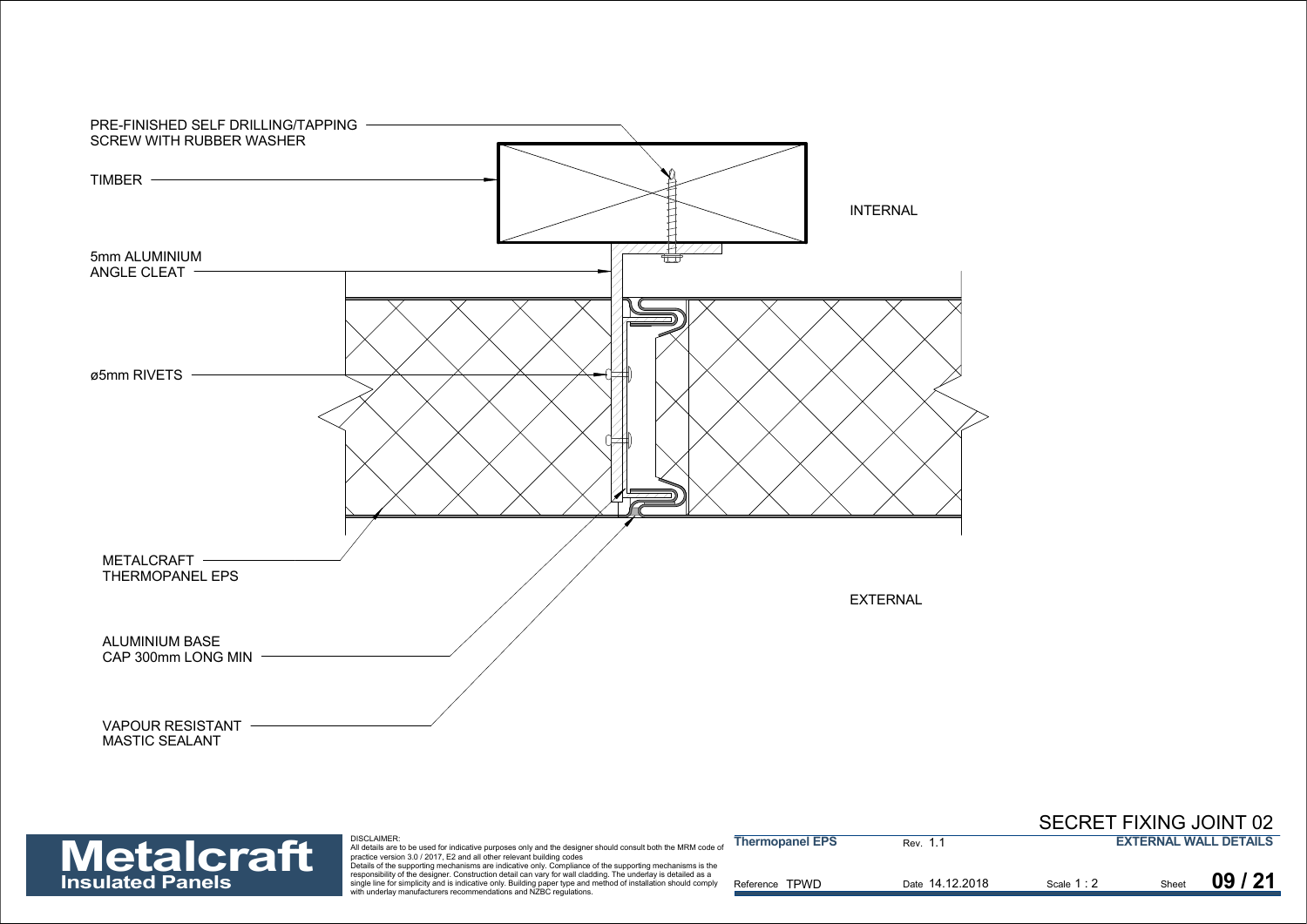



Sentian the for simplicity and is indicative only. Building paper type and method of installation should comply<br>Reference TPWD Date 14.12.2018 Shalet Scale 1: 2 Sheet

|                         |                                                                                                                                                                                                                                                                                                                                              |                        | METERBOX JAMB HEAD AND SILL DETAIL |             |       |                              |
|-------------------------|----------------------------------------------------------------------------------------------------------------------------------------------------------------------------------------------------------------------------------------------------------------------------------------------------------------------------------------------|------------------------|------------------------------------|-------------|-------|------------------------------|
| <b>Metalcraft</b>       | <b>DISCLAIMER:</b><br>All details are to be used for indicative purposes only and the designer should consult both the MRM code of<br>practice version 3.0 / 2017. E2 and all other relevant building codes                                                                                                                                  | <b>Thermopanel EPS</b> | Rev. 1.                            |             |       | <b>EXTERNAL WALL DETAILS</b> |
| <b>Insulated Panels</b> | Details of the supporting mechanisms are indicative only. Compliance of the supporting mechanisms is the<br>responsibility of the designer. Construction detail can vary for wall cladding. The underlay is detailed as a<br>single line for simplicity and is indicative only. Building paper type and method of installation should comply | Reference TPWD         | Date 14.12.2018                    | Scale $1:2$ | Sheet | 10/21                        |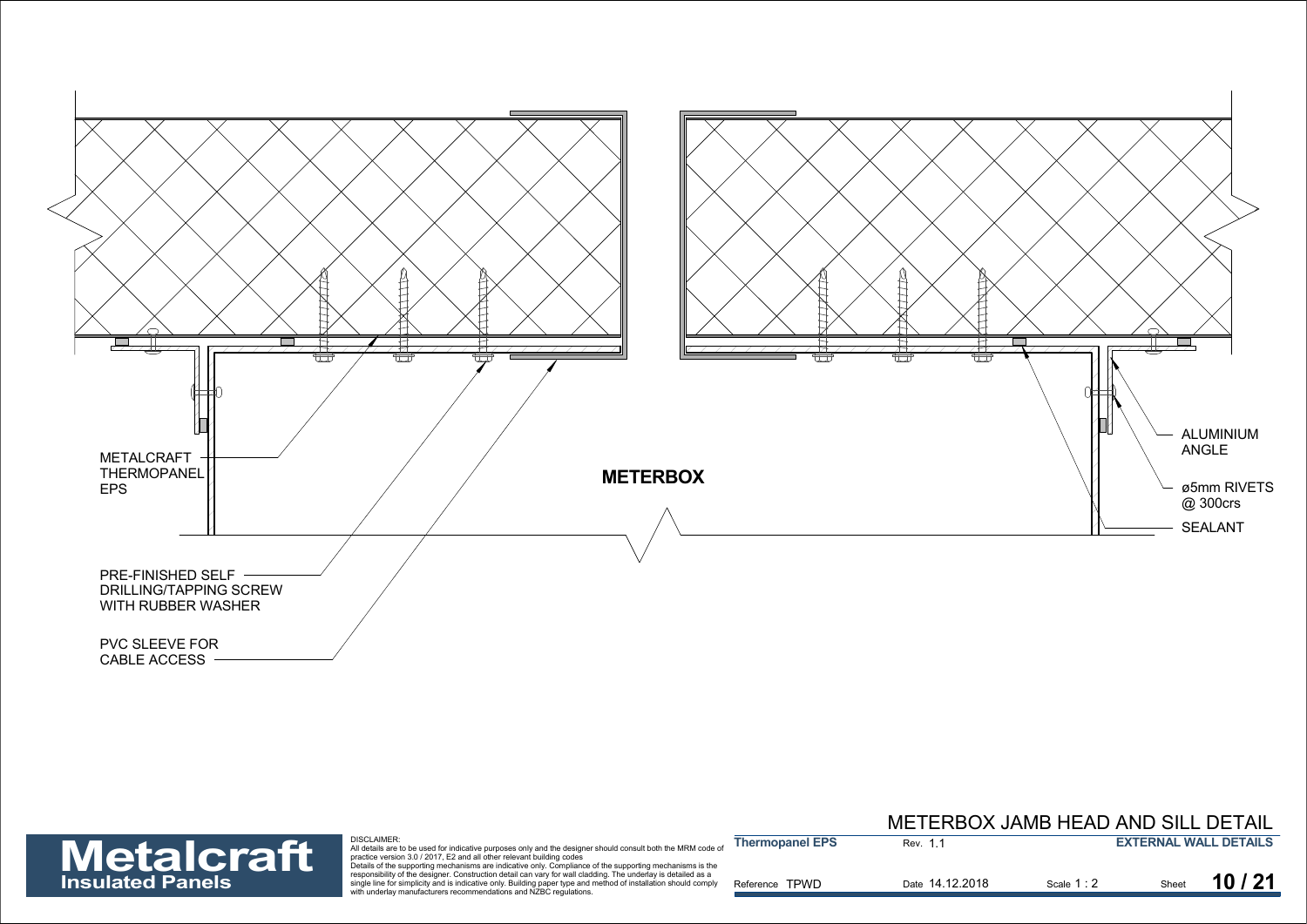

NOTE: ALUMINIUM ANGLES CAN BE REPLACED WITH STEEL

| LACED WITH STEEL        |                                                                                                                                                                                                                                                                                                                         |                        | INTERNAL/EXTERNAL CORNER DETAIL |           |                              |
|-------------------------|-------------------------------------------------------------------------------------------------------------------------------------------------------------------------------------------------------------------------------------------------------------------------------------------------------------------------|------------------------|---------------------------------|-----------|------------------------------|
| <b>Metalcraft</b>       | <b>DISCLAIMER:</b><br>All details are to be used for indicative purposes only and the designer should consult both the MRM code of<br>practice version 3.0 / 2017. E2 and all other relevant building codes<br>Details of the supporting mechanisms are indicative only. Compliance of the supporting mechanisms is the | <b>Thermopanel EPS</b> | Rev. 1.                         |           | <b>EXTERNAL WALL DETAILS</b> |
| <b>Insulated Panels</b> | responsibility of the designer. Construction detail can vary for wall cladding. The underlay is detailed as a<br>single line for simplicity and is indicative only. Building paper type and method of installation should comply<br>with underlay manufacturers recommendations and NZBC regulations.                   | Reference TPWD         | Date 14.12.2018                 | Scale 1:2 | Sheet $11/21$                |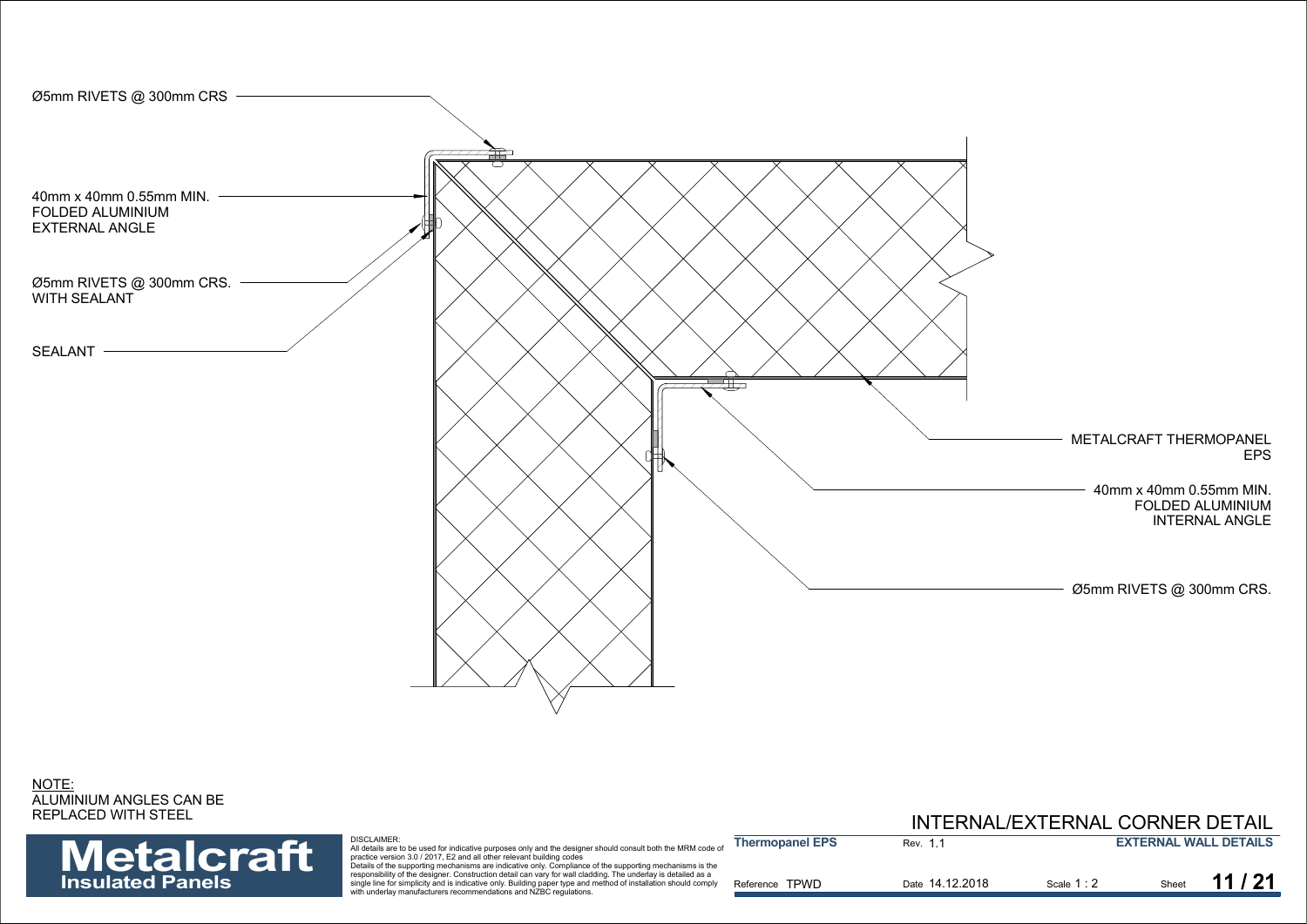

**Insulated** 

|                         |                                                                                                                                                                                                                                                                                                                  |                        |                 | ALTERNATIVE INTERNAL CORNER |       |                              |
|-------------------------|------------------------------------------------------------------------------------------------------------------------------------------------------------------------------------------------------------------------------------------------------------------------------------------------------------------|------------------------|-----------------|-----------------------------|-------|------------------------------|
| <b>Metalcraft</b>       | DISCLAIMER:<br>All details are to be used for indicative purposes only and the designer should consult both the MRM code of<br>practice version 3.0 / 2017, E2 and all other relevant building codes<br>Details of the supporting mechanisms are indicative only. Compliance of the supporting mechanisms is the | <b>Thermopanel EPS</b> | Rev. 1.1        |                             |       | <b>EXTERNAL WALL DETAILS</b> |
| <b>Insulated Panels</b> | responsibility of the designer. Construction detail can vary for wall cladding. The underlay is detailed as a<br>single line for simplicity and is indicative only. Building paper type and method of installation should comply<br>with underlay manufacturers recommendations and NZBC regulations.            | Reference TPWD         | Date 14.12.2018 | Scale $1:2$                 | Sheet | 12/2 <sup>4</sup>            |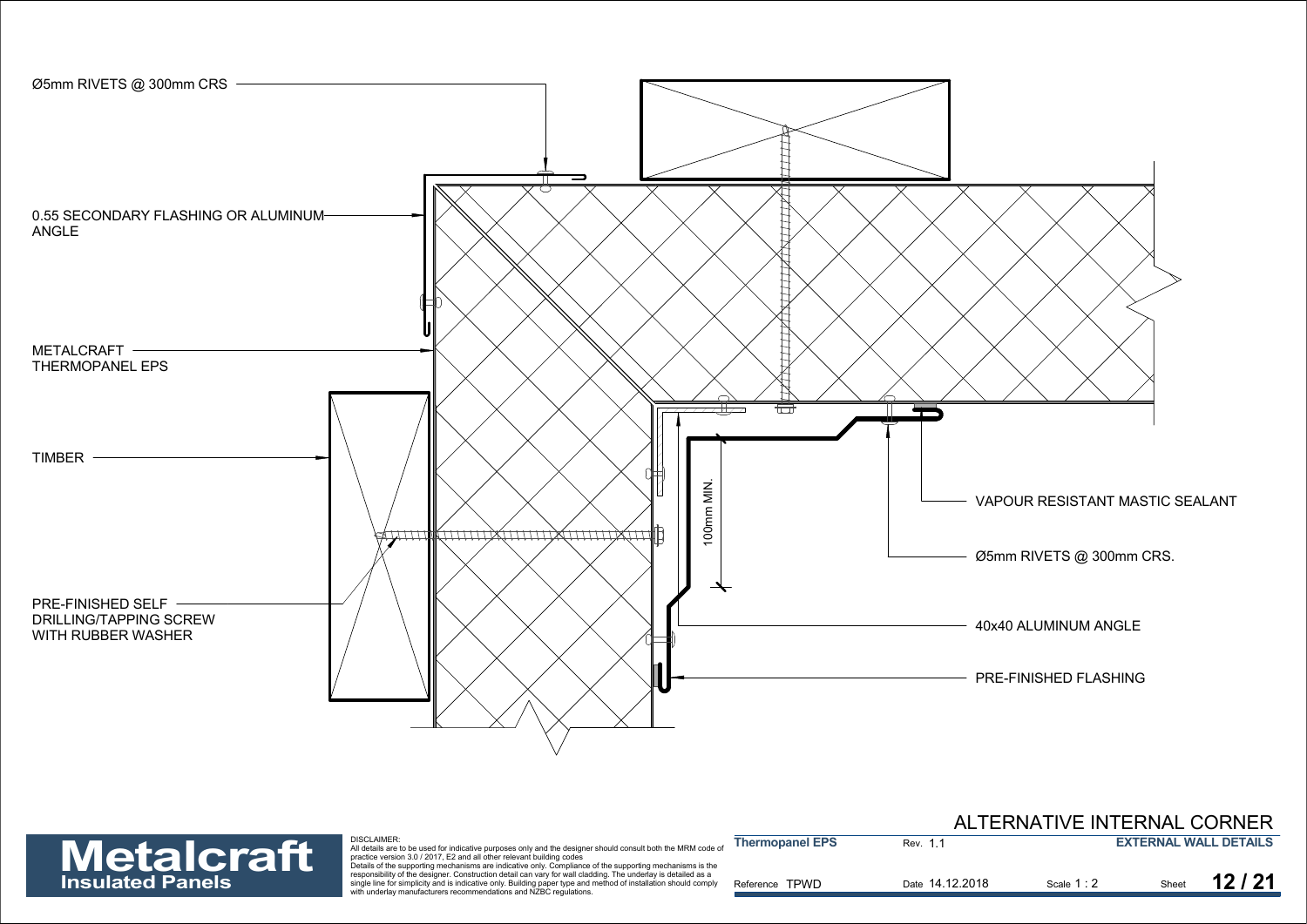

## ALTERNATE EXTERNAL CORNER



| <b>Metalcraft</b>       | <b>DISCLAIMER:</b><br>All details are to be used for indicative purposes only and the designer should consult both the MRM code of<br>practice version 3.0 / 2017, E2 and all other relevant building codes<br>Details of the supporting mechanisms are indicative only. Compliance of the supporting mechanisms is the | <b>Thermopanel EPS</b> | Rev. 1.1        |           |       | <b>EXTERNAL WALL DETAILS</b> |
|-------------------------|-------------------------------------------------------------------------------------------------------------------------------------------------------------------------------------------------------------------------------------------------------------------------------------------------------------------------|------------------------|-----------------|-----------|-------|------------------------------|
| <b>Insulated Panels</b> | responsibility of the designer. Construction detail can vary for wall cladding. The underlay is detailed as a<br>single line for simplicity and is indicative only. Building paper type and method of installation should comply<br>with underlay manufacturers recommendations and NZBC regulations.                   | Reference TPWD         | Date 14.12.2018 | Scale 1:2 | Sheet | 13/21                        |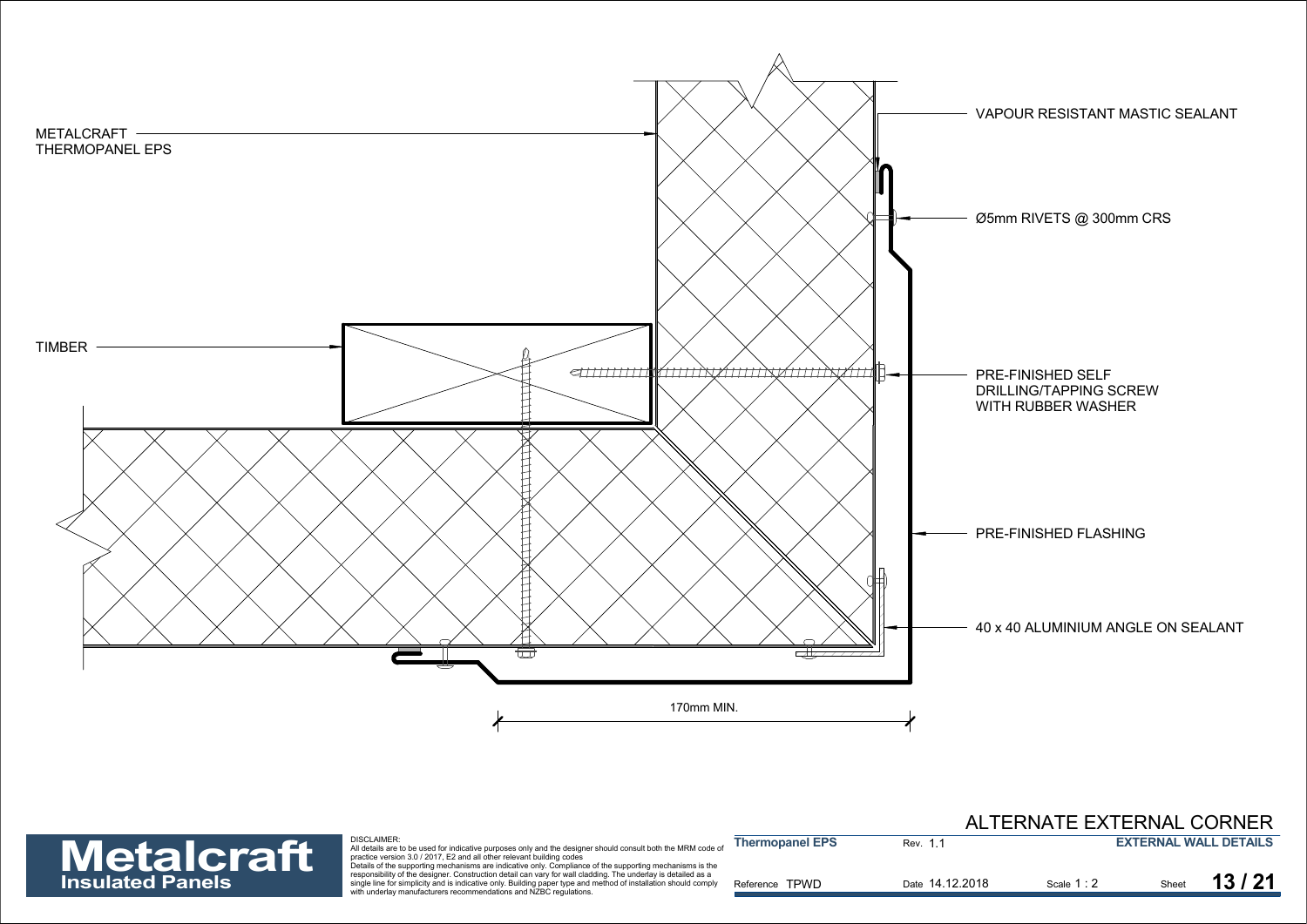



| <b>Metalcraft</b>       | DISCLAIMER:<br>All details are to be used for indicative purposes only and the designer should consult both the MRM code of<br>practice version 3.0 / 2017. E2 and all other relevant building codes                                                                                                                                                                                                              | <b>Thermopanel EPS</b> | Rev. 1.         |             | <b>EXTERNAL WALL DETAILS</b> |       |
|-------------------------|-------------------------------------------------------------------------------------------------------------------------------------------------------------------------------------------------------------------------------------------------------------------------------------------------------------------------------------------------------------------------------------------------------------------|------------------------|-----------------|-------------|------------------------------|-------|
| <b>Insulated Panels</b> | Details of the supporting mechanisms are indicative only. Compliance of the supporting mechanisms is the<br>responsibility of the designer. Construction detail can vary for wall cladding. The underlay is detailed as a<br>single line for simplicity and is indicative only. Building paper type and method of installation should comply<br>with underlay manufacturers recommendations and NZBC regulations. | Reference TPWD         | Date 14.12.2018 | Scale 1 : 2 |                              | 14/21 |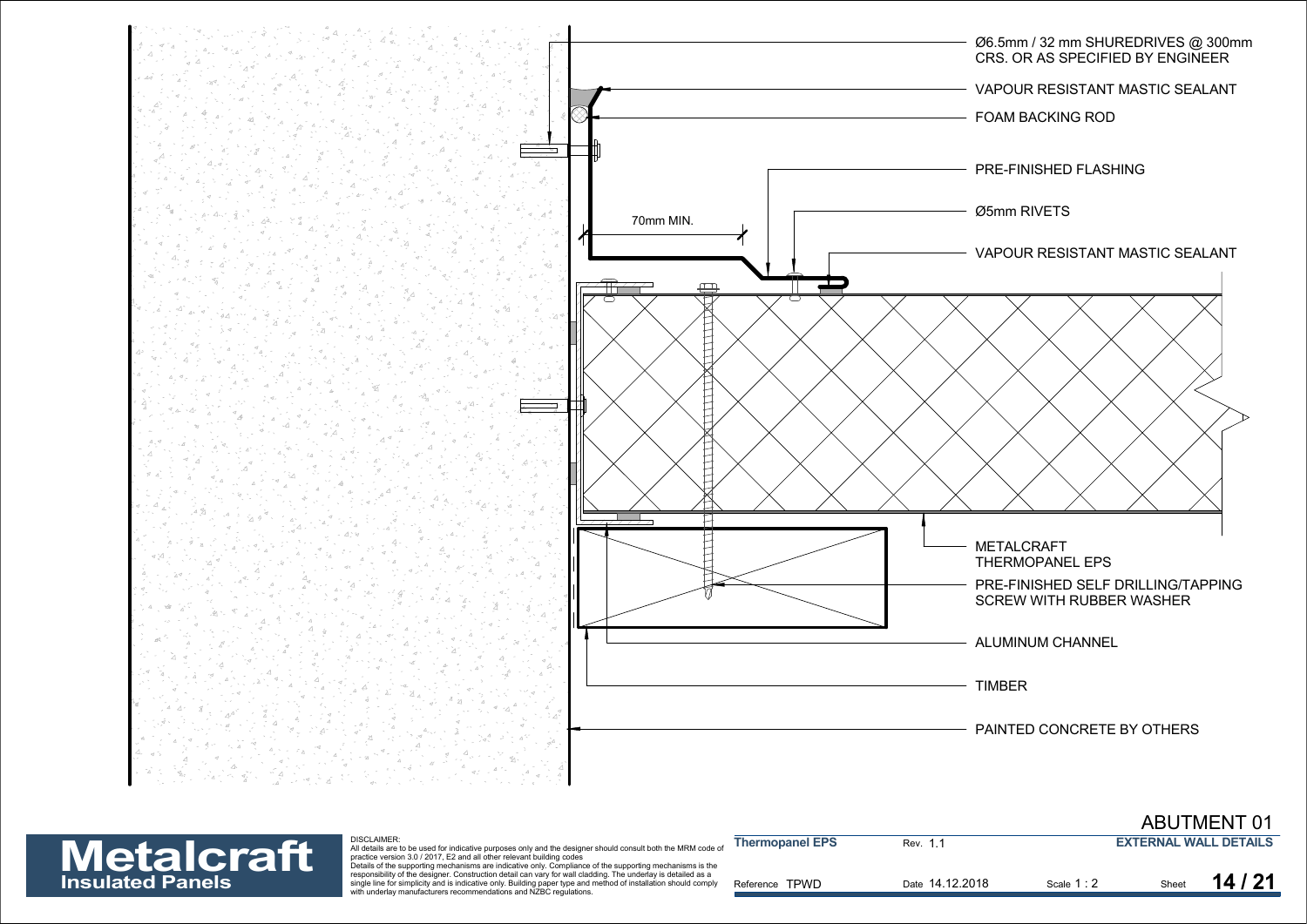



| <b>Metalcraft</b>       | <b>DISCLAIMER:</b><br>All details are to be used for indicative purposes only and the designer should consult both the MRM code on<br>practice version 3.0 / 2017. E2 and all other relevant building codes<br>Details of the supporting mechanisms are indicative only. Compliance of the supporting mechanisms is the | <b>Thermopanel EPS</b> | Rev. 1          |           | <b>EXTERNAL WALL DETAILS</b> |       |
|-------------------------|-------------------------------------------------------------------------------------------------------------------------------------------------------------------------------------------------------------------------------------------------------------------------------------------------------------------------|------------------------|-----------------|-----------|------------------------------|-------|
| <b>Insulated Panels</b> | responsibility of the designer. Construction detail can vary for wall cladding. The underlay is detailed as a<br>single line for simplicity and is indicative only. Building paper type and method of installation should comply<br>with underlay manufacturers recommendations and NZBC regulations.                   | Reference TPWD         | Date 14.12.2018 | Scale 1:2 | Sheet                        | 15/21 |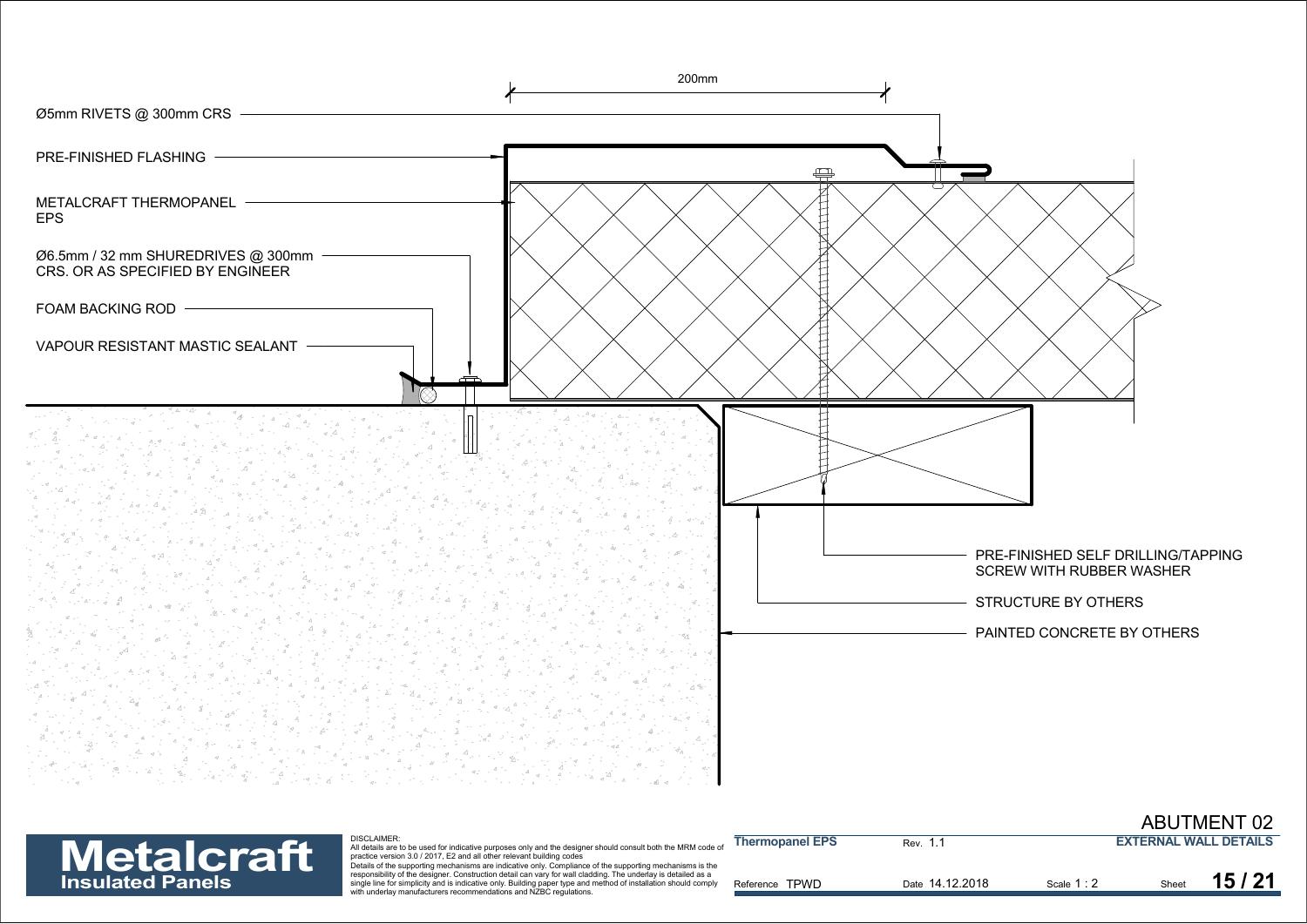



| <b>Metalcraft</b>       | <b>DISCLAIMER:</b><br>All details are to be used for indicative purposes only and the designer should consult both the MRM code of<br>practice version 3.0 / 2017. E2 and all other relevant building codes                                                                                                                                                                                                       | <b>Thermopanel EPS</b> | Rev. 1. .       |           |       | <b>EXTERNAL WALL DETAILS</b> |
|-------------------------|-------------------------------------------------------------------------------------------------------------------------------------------------------------------------------------------------------------------------------------------------------------------------------------------------------------------------------------------------------------------------------------------------------------------|------------------------|-----------------|-----------|-------|------------------------------|
| <b>Insulated Panels</b> | Details of the supporting mechanisms are indicative only. Compliance of the supporting mechanisms is the<br>responsibility of the designer. Construction detail can vary for wall cladding. The underlay is detailed as a<br>single line for simplicity and is indicative only. Building paper type and method of installation should comply<br>with underlay manufacturers recommendations and NZBC regulations. | Reference TPWD         | Date 14.12.2018 | Scale 1:2 | Sheet | 16/21                        |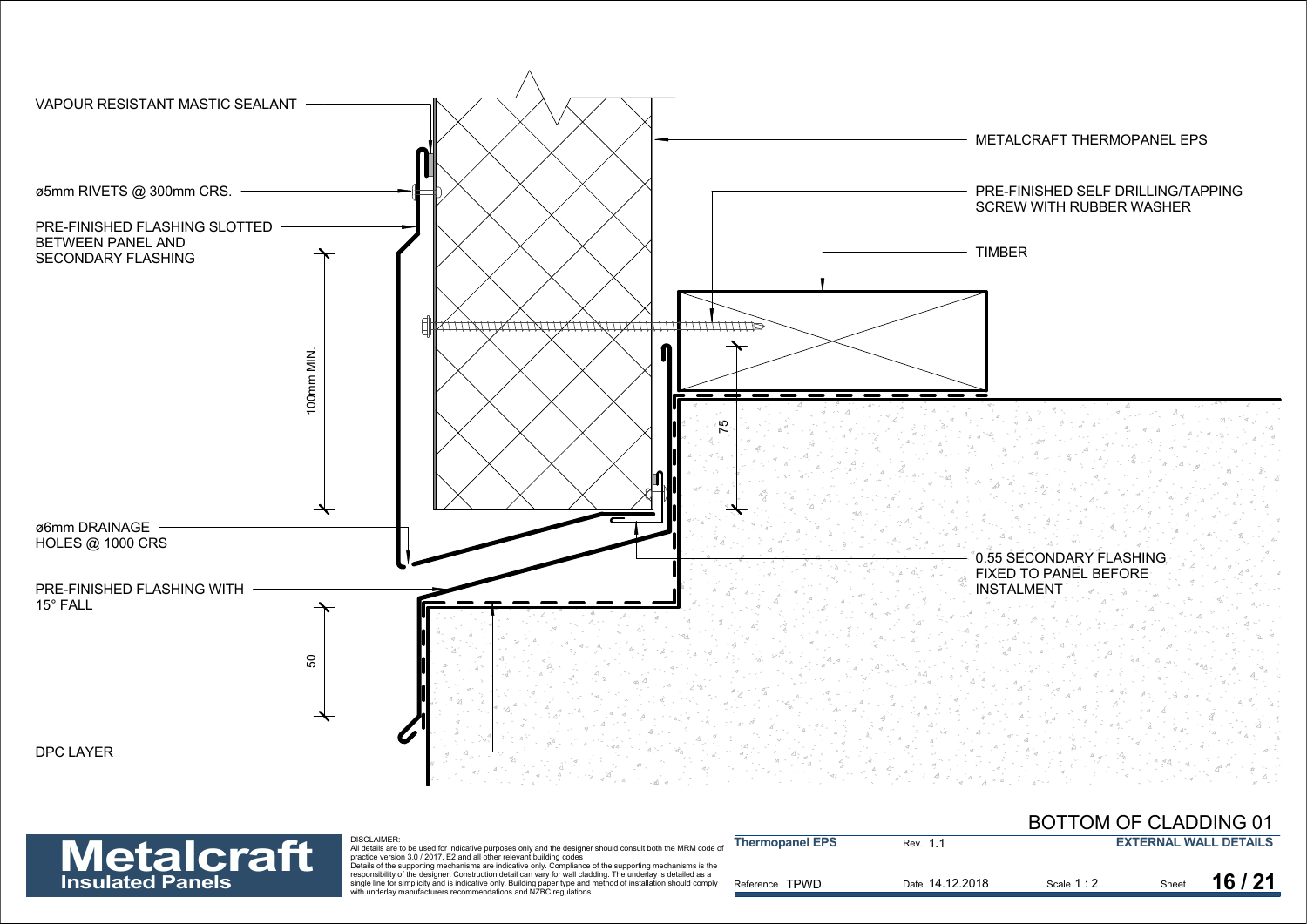



| <b>Metalcraft</b>       | <b>DISCLAIMER:</b><br>All details are to be used for indicative purposes only and the designer should consult both the MRM code of<br>practice version 3.0 / 2017. E2 and all other relevant building codes<br>Details of the supporting mechanisms are indicative only. Compliance of the supporting mechanisms is the | <b>Thermopanel EPS</b> | Rev. 1.         |           | <b>EXTERNAL WALL DETAILS</b> |  |
|-------------------------|-------------------------------------------------------------------------------------------------------------------------------------------------------------------------------------------------------------------------------------------------------------------------------------------------------------------------|------------------------|-----------------|-----------|------------------------------|--|
| <b>Insulated Panels</b> | responsibility of the designer. Construction detail can vary for wall cladding. The underlay is detailed as a<br>single line for simplicity and is indicative only. Building paper type and method of installation should comply<br>with underlay manufacturers recommendations and NZBC regulations.                   | Reference TPWD         | Date 14.12.2018 | Scale 1:2 | 17/21<br>Sheet               |  |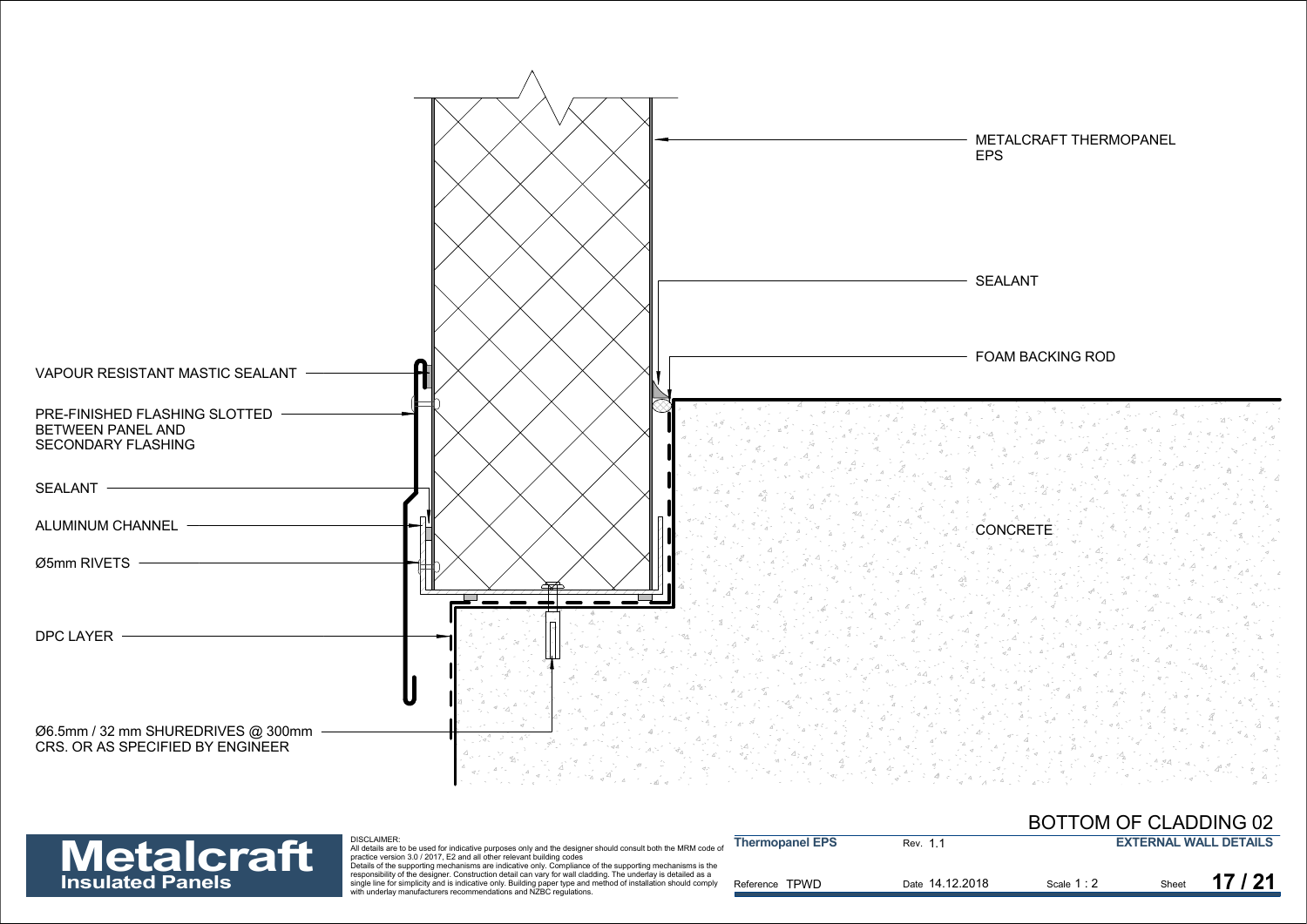



| <b>Metalcraft</b>       | DISCLAIMER:<br>All details are to be used for indicative purposes only and the designer should consult both the MRM code of<br>practice version 3.0 / 2017. E2 and all other relevant building codes<br>Details of the supporting mechanisms are indicative only. Compliance of the supporting mechanisms is the | <b>Thermopanel EPS</b> | Rev. 1.1        |             |       | <b>EXTERNAL WALL DETAILS</b> |
|-------------------------|------------------------------------------------------------------------------------------------------------------------------------------------------------------------------------------------------------------------------------------------------------------------------------------------------------------|------------------------|-----------------|-------------|-------|------------------------------|
| <b>Insulated Panels</b> | responsibility of the designer. Construction detail can vary for wall cladding. The underlay is detailed as a<br>single line for simplicity and is indicative only. Building paper type and method of installation should comply<br>with underlay manufacturers recommendations and NZBC regulations.            | Reference TPWD         | Date 14.12.2018 | Scale 1 : 2 | Sheet | 18/21                        |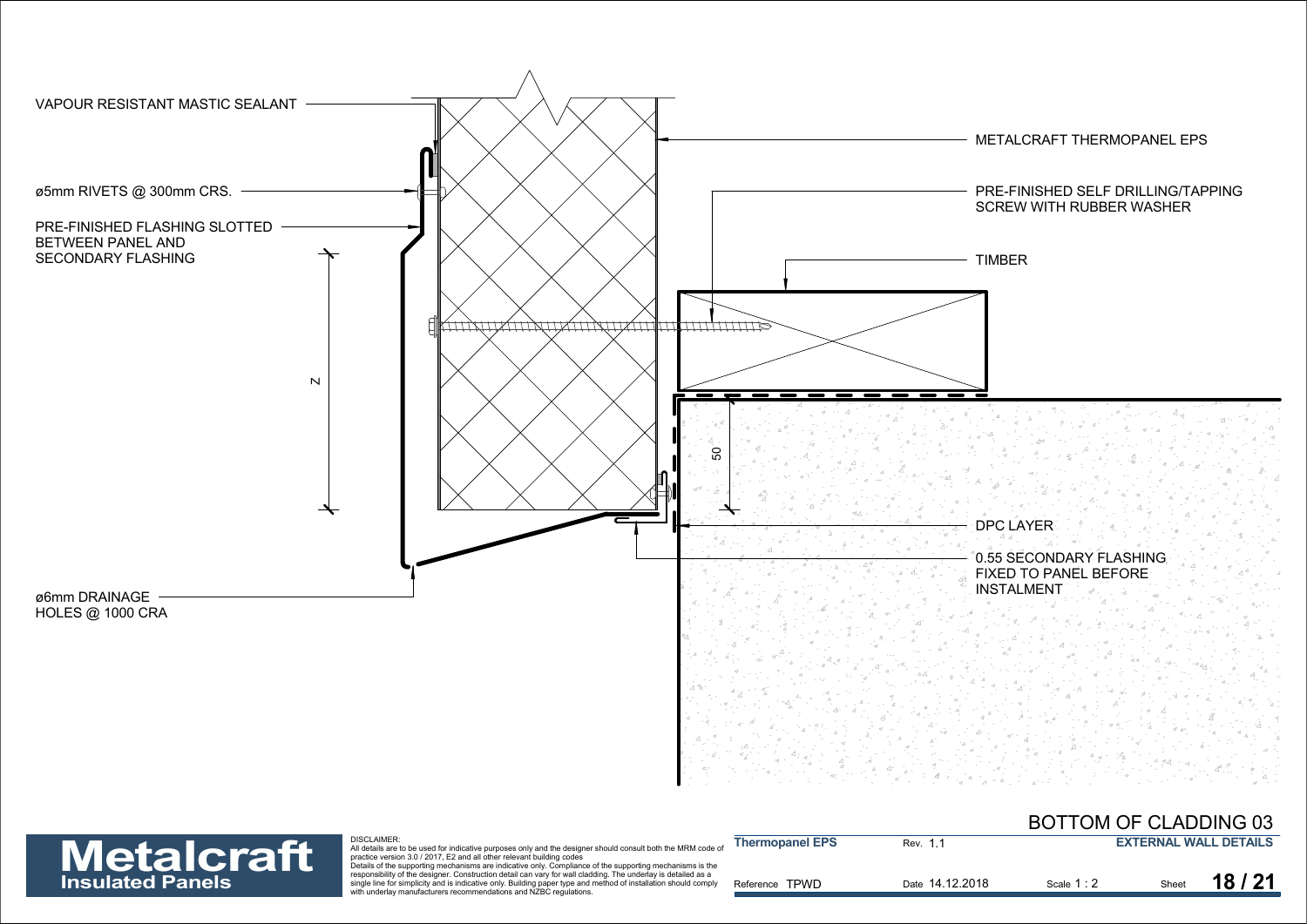



| <b>Metalcraft</b>       | <b>DISCLAIMER:</b><br>All details are to be used for indicative purposes only and the designer should consult both the MRM code of<br>practice version 3.0 / 2017. E2 and all other relevant building codes                                                                                                                                                                                                       | <b>Thermopanel EPS</b> | Rev. 1.1        |           |       | <b>EXTERNAL WALL DETAILS</b> |
|-------------------------|-------------------------------------------------------------------------------------------------------------------------------------------------------------------------------------------------------------------------------------------------------------------------------------------------------------------------------------------------------------------------------------------------------------------|------------------------|-----------------|-----------|-------|------------------------------|
| <b>Insulated Panels</b> | Details of the supporting mechanisms are indicative only. Compliance of the supporting mechanisms is the<br>responsibility of the designer. Construction detail can vary for wall cladding. The underlay is detailed as a<br>single line for simplicity and is indicative only. Building paper type and method of installation should comply<br>with underlay manufacturers recommendations and NZBC regulations. | Reference TPWD         | Date 14.12.2018 | Scale 1:2 | Sheet | 19/21                        |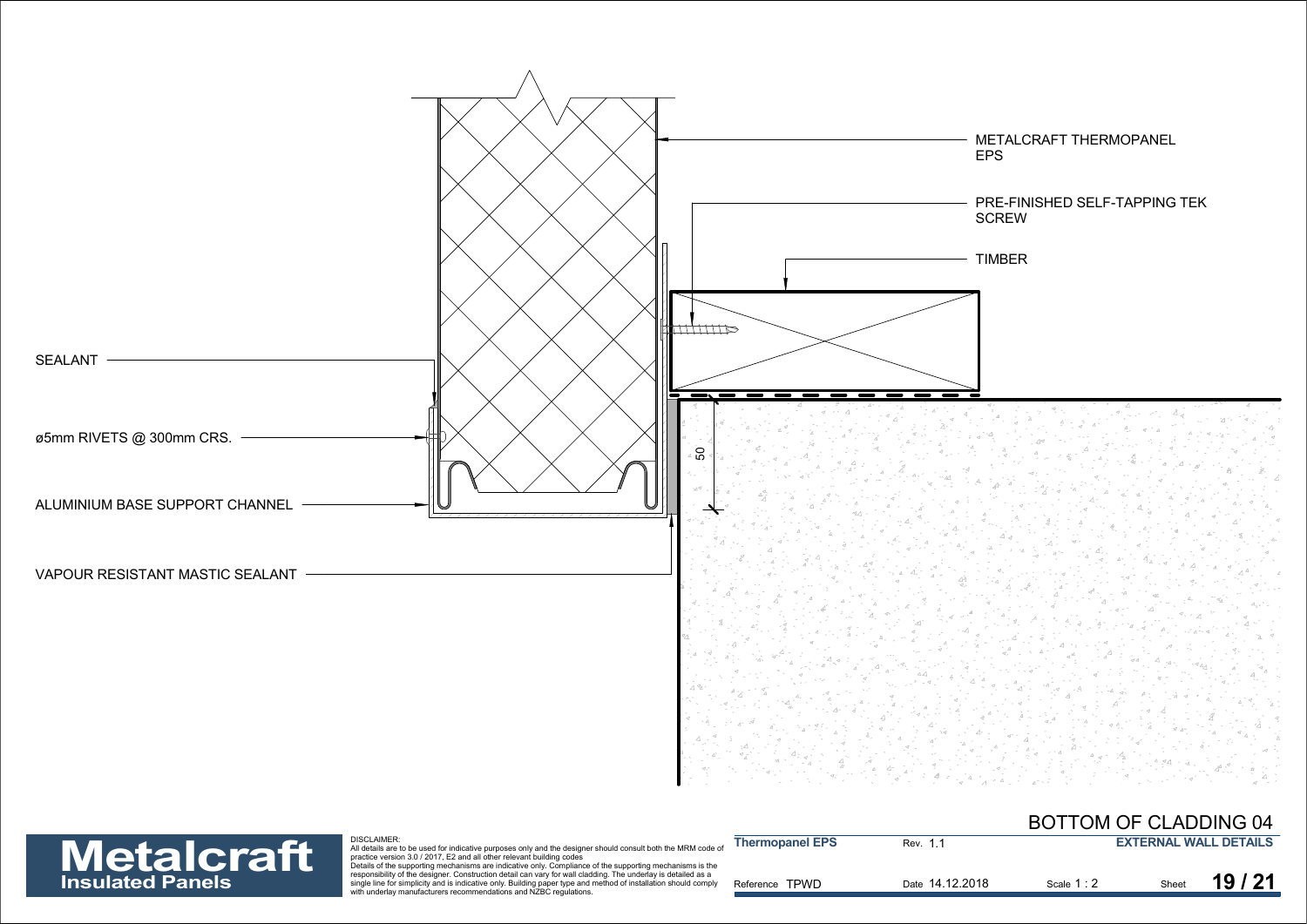

## **Insulated Panels**

| <b>Metalcraft</b>       | <b>DISCLAIMER:</b><br>All details are to be used for indicative purposes only and the designer should consult both the MRM code of<br>practice version 3.0 / 2017. E2 and all other relevant building codes<br>Details of the supporting mechanisms are indicative only. Compliance of the supporting mechanisms is the | <b>Thermopanel EPS</b> | Rev. 1          |             |       | <b>EXTERNAL WALL DETAILS</b> |
|-------------------------|-------------------------------------------------------------------------------------------------------------------------------------------------------------------------------------------------------------------------------------------------------------------------------------------------------------------------|------------------------|-----------------|-------------|-------|------------------------------|
| <b>Insulated Panels</b> | responsibility of the designer. Construction detail can vary for wall cladding. The underlay is detailed as a<br>single line for simplicity and is indicative only. Building paper type and method of installation should comply<br>with underlay manufacturers recommendations and NZBC regulations.                   | Reference TPWD         | Date 14.12.2018 | Scale 1 : 2 | Sheet | 20/21                        |